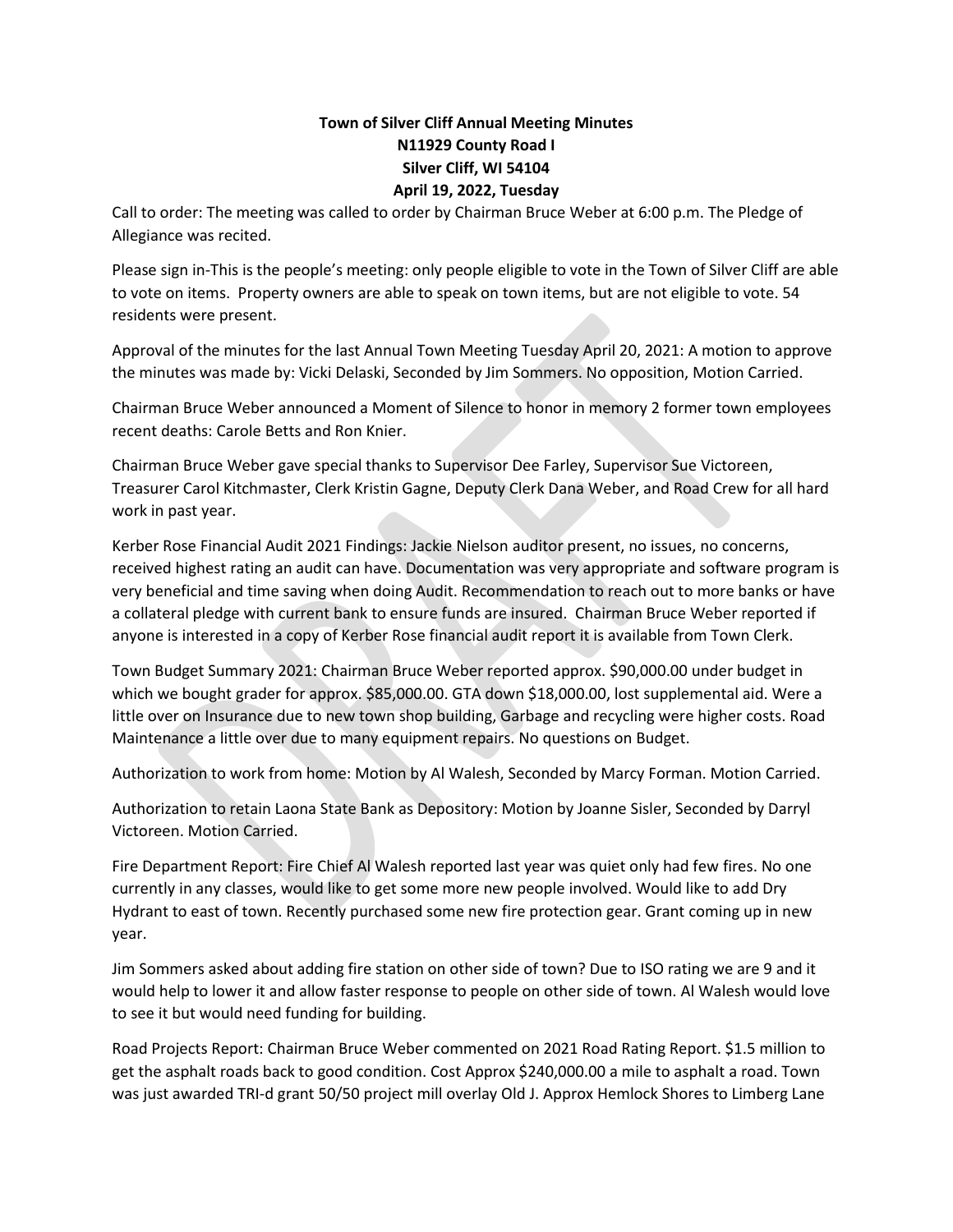\$75,000.00 grant money to go towards it. Focus on Old J section this year and next year we will receive \$26,000.00 in LRIP.

Mark Delaski-asked meaning of resurface? Chairman Bruce Weber, Chip seal-double chip seal, depending on base of road what can be done.

Constable Position Abolish or Retain? Noted Currently have Code Enforcement Officer term expires April 2023 election. Binding Vote, Paper vote taken: To Retain Both Positions: Constable Position and Code Enforcement Officer Position. Motioned by Mike Stirk, Seconded by Joanne Sisler. A vote was taken 32 Yes and 22 No.

Land Use Study and Next Steps: Chairman Bruce Weber reported Town had forestry plan-70 page document that is available for anyone interested to email: [clerk@silvercliffwi.com.](mailto:clerk@silvercliffwi.com) 2024 first scheduled timber cut is located by town shop, town hall area. He did check with WTA=Town board is able to authorize decision to harvest timber=authorization for first scheduled timber cut was made April 12, 2022 at Regular Town Board Meeting.

Advisory vote only, paper vote: How do you want the money received from Timber Harvest allocated? 32 Yes to keep in separate account only to be used on forestry lands. 22 No= General fund to be used on anything.

Opening of all Town Roads to Atv's/Utv's: Advisory Vote only-paper vote. Chairman Bruce Weber reported Atv/Utv ordinance would still apply which addresses Not open are private roads, unless up to private roads and Dead end roads which are Not Open other than Route to trail access only. Marcy Forman Asked does County Roads Apply? Chairman Bruce Weber-County Roads does not apply-has to be requested separately and up to County. Voted: 28 Yes to Town to open all town roads to Atv's/Utv's exceptions to private roads and dead end roads. 26 No Not to open all town roads to Atv's/Utv's.

Allocation of funding for Rescue Squad Lodging & Rescue Squad Contingency Plans: Chairman Bruce Weber proposing if town would give Town Board grant of authority and up to dollar amount for rescue squad lodging? Joanne Sisler-We didn't ask town to pay for it, just for town to investigate it. Authorization to give town grant authority to investigate into housing options for out of town EMT-Rescue Squad. Motioned by Steve Phenicie, seconded by Al Walesh. Hand Voted. 52 Yes 2 No. Motion Carried.

Charging for Garbage Pickup Annual Fee: No vote made=Supervisors will have to think about information to come up with a plan.

Authorization to pursue purchase of Gillis property: Binding Vote. Do not Authorize grant of town to pursue Gillis property Motioned by Riana Ventura Bishop, seconded by Chadwick Spaulding. Paper Voted, 8 Yes vote is to grant authorization to pursue purchase of Gillis property. 46 No Do not authorize.

Salaries for next term of office (only done in even years for the following election terms and needs to be voted by townsperson not the Board). All were paper voted.

Chairman=Increase salary by 3% Motioned by Mary Deprey, Seconded by Vicki Farrell. 39 Yes, 14 No. Motion carried.